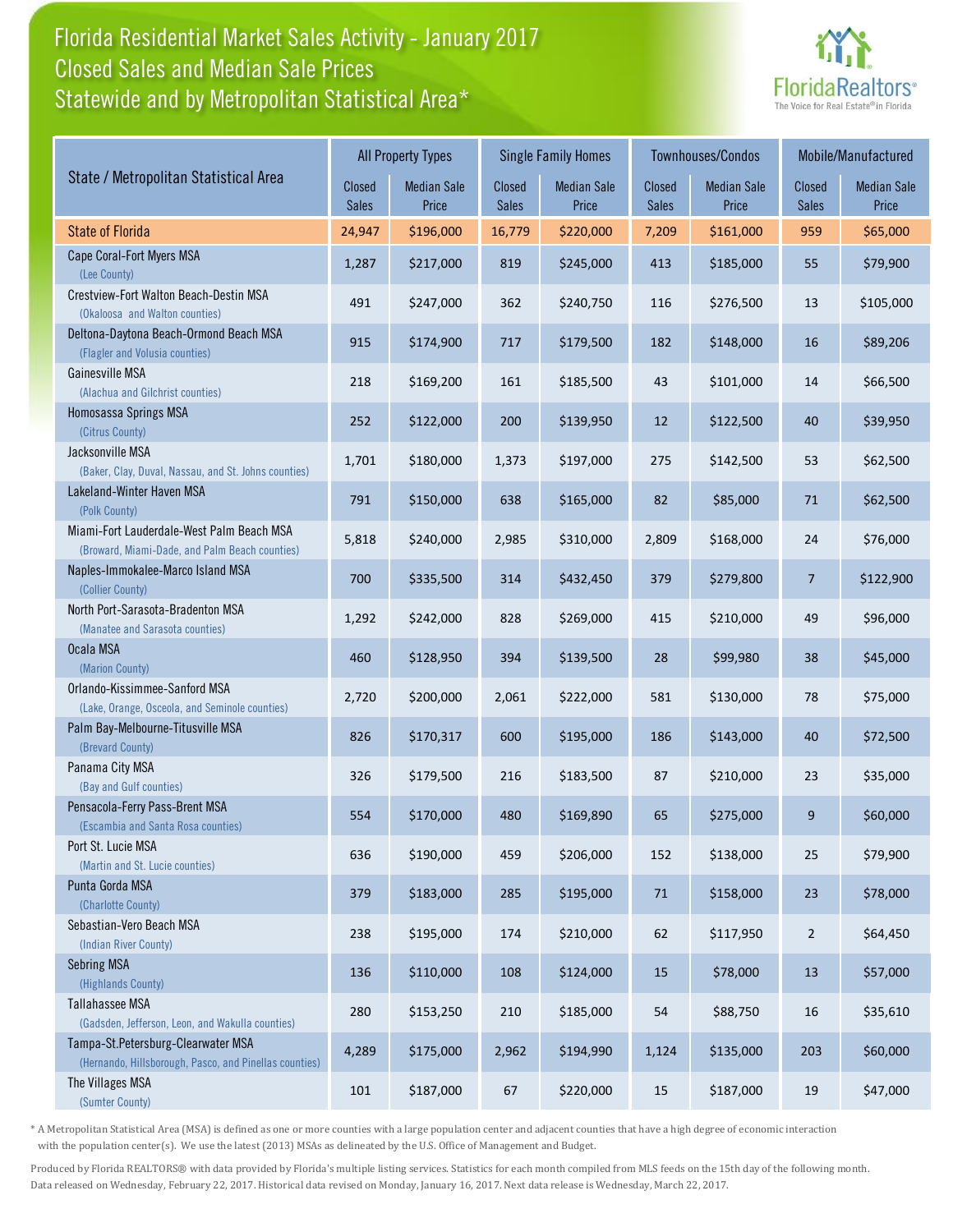## Florida Residential Market Sales Activity - January 2017 Listed by County Closed Sales and Median Sale Prices



| County                     | <b>All Property Types</b>     |                             |                        | <b>Single Family Homes</b>  |                        | Townhouses/Condos           | Mobile/Manufactured           |                             |
|----------------------------|-------------------------------|-----------------------------|------------------------|-----------------------------|------------------------|-----------------------------|-------------------------------|-----------------------------|
|                            | <b>Closed</b><br><b>Sales</b> | <b>Median Sale</b><br>Price | Closed<br><b>Sales</b> | <b>Median Sale</b><br>Price | Closed<br><b>Sales</b> | <b>Median Sale</b><br>Price | <b>Closed</b><br><b>Sales</b> | <b>Median Sale</b><br>Price |
| Alachua County             | 207                           | \$170,000                   | 155                    | \$185,500                   | 43                     | \$101,000                   | 9                             | \$100,000                   |
| <b>Baker County</b>        | 13                            | \$101,064                   | 9                      | \$160,000                   | $\mathbf 0$            | (No Sales)                  | $\overline{4}$                | \$99,282                    |
| <b>Bay County</b>          | 297                           | \$177,000                   | 194                    | \$177,500                   | 84                     | \$203,000                   | 19                            | \$35,100                    |
| <b>Bradford County</b>     | 14                            | \$95,000                    | 11                     | \$95,000                    | $\pmb{0}$              | (No Sales)                  | $\overline{3}$                | \$114,900                   |
| <b>Brevard County</b>      | 826                           | \$170,317                   | 600                    | \$195,000                   | 186                    | \$143,000                   | 40                            | \$72,500                    |
| <b>Broward County</b>      | 2,081                         | \$220,000                   | 982                    | \$311,250                   | 1,088                  | \$143,000                   | 11                            | \$80,000                    |
| <b>Calhoun County</b>      | 8                             | \$62,500                    | 7                      | \$71,000                    | 0                      | (No Sales)                  | $\mathbf{1}$                  | \$28,000                    |
| <b>Charlotte County</b>    | 379                           | \$183,000                   | 285                    | \$195,000                   | 71                     | \$158,000                   | 23                            | \$78,000                    |
| <b>Citrus County</b>       | 252                           | \$122,000                   | 200                    | \$139,950                   | 12                     | \$122,500                   | 40                            | \$39,950                    |
| <b>Clay County</b>         | 250                           | \$164,400                   | 217                    | \$175,500                   | 15                     | \$124,900                   | 18                            | \$61,300                    |
| <b>Collier County</b>      | 700                           | \$335,500                   | 314                    | \$432,450                   | 379                    | \$279,800                   | 7                             | \$122,900                   |
| <b>Columbia County</b>     | 55                            | \$122,000                   | 44                     | \$135,500                   | $\mathbf 0$            | (No Sales)                  | 11                            | \$69,000                    |
| <b>DeSoto County</b>       | 23                            | \$120,000                   | 17                     | \$122,000                   | $\overline{2}$         | \$157,450                   | 4                             | \$72,000                    |
| <b>Dixie County</b>        | 9                             | \$55,000                    | 6                      | \$102,000                   | $\mathbf 0$            | (No Sales)                  | 3                             | \$37,000                    |
| <b>Duval County</b>        | 943                           | \$160,000                   | 776                    | \$168,500                   | 158                    | \$123,750                   | 9                             | \$41,200                    |
| <b>Escambia County</b>     | 308                           | \$150,000                   | 257                    | \$145,500                   | 49                     | \$320,000                   | $\overline{2}$                | \$130,000                   |
| <b>Flagler County</b>      | 163                           | \$182,000                   | 132                    | \$189,715                   | 28                     | \$144,000                   | 3                             | \$43,000                    |
| <b>Franklin County</b>     | 24                            | \$252,500                   | 19                     | \$275,000                   | 3                      | \$250,000                   | $\overline{2}$                | \$67,250                    |
| <b>Gadsden County</b>      | 20                            | \$103,000                   | 16                     | \$121,850                   | $\mathbf 0$            | (No Sales)                  | 4                             | \$49,950                    |
| <b>Gilchrist County</b>    | 11                            | \$105,000                   | 6                      | \$177,500                   | $\mathbf 0$            | (No Sales)                  | 5                             | \$53,000                    |
| <b>Glades County</b>       | 7                             | \$85,000                    | 3                      | \$64,000                    | 0                      | (No Sales)                  | 4                             | \$102,500                   |
| <b>Gulf County</b>         | 29                            | \$245,000                   | 22                     | \$253,500                   | 3                      | \$265,000                   | $\overline{4}$                | \$33,000                    |
| <b>Hamilton County</b>     | 6                             | \$94,950                    | 5                      | \$90,000                    | 0                      | (No Sales)                  | $\mathbf{1}$                  | \$99,900                    |
| <b>Hardee County</b>       | 8                             | \$71,000                    | 6                      | \$79,250                    | $\pmb{0}$              | (No Sales)                  | $\overline{2}$                | \$55,500                    |
| <b>Hendry County</b>       | 16                            | \$107,250                   | 10                     | \$141,250                   | 0                      | (No Sales)                  | 6                             | \$40,500                    |
| <b>Hernando County</b>     | 280                           | \$129,000                   | 235                    | \$138,700                   | 5                      | \$66,100                    | $40\,$                        | \$59,175                    |
| <b>Highlands County</b>    | 136                           | \$110,000                   | 108                    | \$124,000                   | 15                     | \$78,000                    | 13                            | \$57,000                    |
| <b>Hillsborough County</b> | 1,591                         | \$190,000                   | 1,202                  | \$210,000                   | 356                    | \$140,000                   | 33                            | \$67,000                    |
| <b>Holmes County</b>       | 8                             | \$172,450                   | 7                      | \$185,000                   | 0                      | (No Sales)                  | $\mathbf{1}$                  | \$159,900                   |
| <b>Indian River County</b> | 238                           | \$195,000                   | 174                    | \$210,000                   | 62                     | \$117,950                   | $\overline{2}$                | \$64,450                    |
| Jackson County             | 21                            | \$61,500                    | 13                     | \$68,500                    | 0                      | (No Sales)                  | 8                             | \$50,500                    |
| Jefferson County           | 9                             | \$150,000                   | 8                      | \$120,000                   | $\mathbf{1}$           | \$150,000                   | $\mathbf 0$                   | (No Sales)                  |
| Lafayette County           | 2                             | \$157,750                   | 2                      | \$157,750                   | 0                      | (No Sales)                  | 0                             | (No Sales)                  |
| Lake County                | 461                           | \$185,000                   | 387                    | \$195,000                   | 28                     | \$129,750                   | 46                            | \$81,000                    |
| Lee County                 | 1,287                         | \$217,000                   | 819                    | \$245,000                   | 413                    | \$185,000                   | 55                            | \$79,900                    |

Produced by Florida REALTORS® with data provided by Florida's multiple listing services. Statistics for each month compiled from MLS feeds on the 15th day of the following month. Data released on Wednesday, February 22, 2017. Historical data revised on Monday, January 16, 2017. Next data release is Wednesday, March 22, 2017.